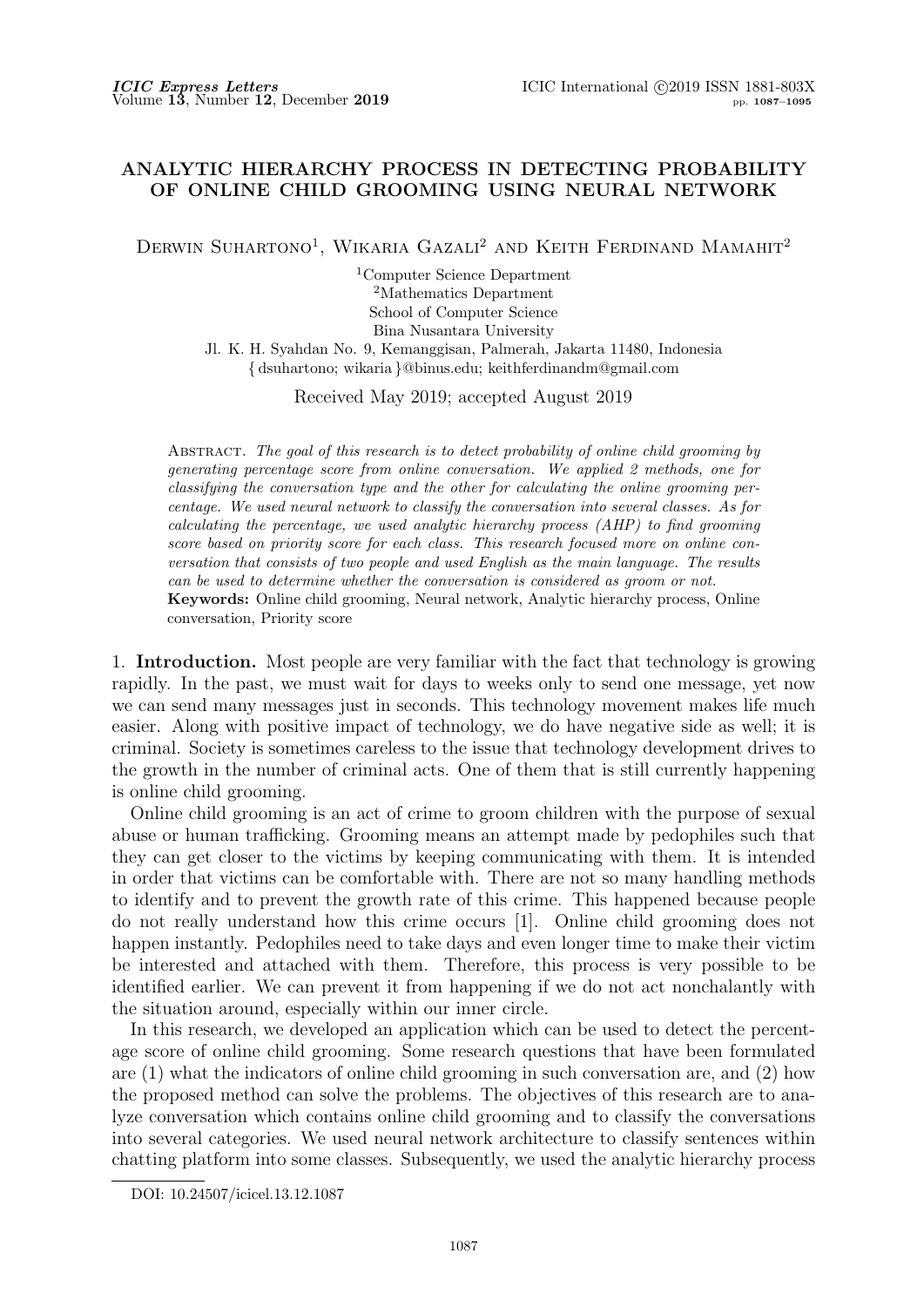(AHP) [2] to calculate grooming percentage score from the chats. AHP is a theory and methodology for relative measurement. In relative measurement, the interest is not in the exact measurement of some quantities, but rather on the proportions between them [3]. It has been used as well for determining barriers in implementing material efficiency strategy [4].

Result of this research will be presented in form of percentage score which is a measurement of how far a pedophile has done certain stages of actions. The calculation will use AHP to calculate the priority value from each stage.

2. **Related Research.** To the best of our knowledge, similar studies have been done in other countries except Indonesia. K-nearest neighbors (KNN) classifier was used to find out which conversation was done by pedophile and which one was not [5]. Pendar divided the conversation into 2 (two) types: conversation by pedophile and conversation by victim. There was no correction done to the conversation, except for words with repetition letters, such as "*noooo*" or "*coool*". However, this correction was not good enough, since words like "*good*" and "*sweet*" would be transformed into "*god*" or "*swet*". The result showed that 6.4% conversations by victims were detected as grooming while 7.1% conversations by pedophiles were not detected as grooming. It also described that using trigram to classify the sentence could give the best result.

Similar research was conducted by developing an application called Chatcoder [6]. It is a bit different from what Pendar did. By finding unique phrases from conversation, Chatcoder attempted to find out whether a conversation consists of grooming class or not. Its library had a total of 475 unique phrases. It was divided into 8 classes based on luring communication (LCT) [7]. The experiment consisted of 2 datasets which are divided into 2 (two) conversations. The first one was a conversation between pedophile and victim; the other one was a conversation between 2 adults. Chatcoder used J48 classifier to predict whether the conversation was done by pedophile or victim. Accuracy of this experiment is 60%. It is said that the number of training data was still not enough, and they needed a better training process and a better classifier.

Experiment utilizing *n*-gram with some high-level features was done as well. Several examples of high-level features were emotion, neuroticism level, and lexical feature. Some other low-level features were also involved [8]. Their objective was to separate conversation between grooming conversation and adult conversation by using Naive Bayes classifier. WordNet-Affect was used to detect the emotion from conversation. The emotion consisted of Joy, Sadness, Anger, Surprise, Disgust, and Fear. The result showed that no low-level features can exceed the performance of high-level features. The accuracy was around 90%-94%. Among all high-level features, emotion was considered as the best feature.

In our research, we attempt to detect the probability of conversation containing groom. We only focus on lexical feature to detect the conversation using 8 grooming classes based on LCT. We used neural network as classifier and AHP to calculate the percentage of grooming in a conversation.

## 3. **Proposed Method.**

3.1. **Dataset.** We gathered our data for training and testing from www.perverted-justice. com (PJ), where grooming conversations are being stored. The conversations were proven as grooming conversations between 2 people. We collected 100 data: 50 data were used for training and the other 50 were used to test the program. The actors in this dataset consisted of pedophile and pseudo-victim. It was called as pseudo-victim because all victims in the conversations were not real kids. Pseudo-victim was a group of people who cooperated with police and became volunteers by disguising as kids to arrest pedophiles through online conversation.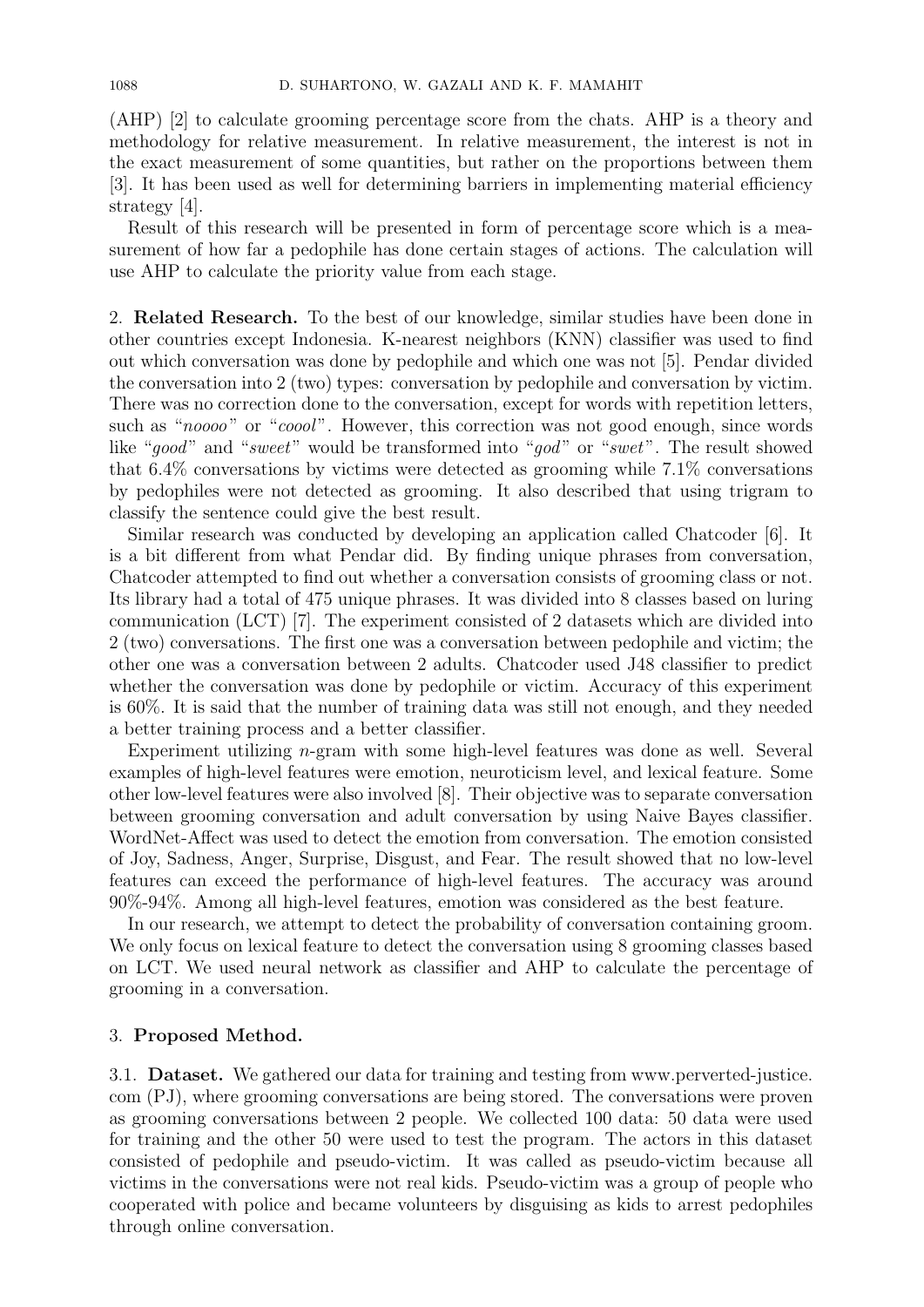

FIGURE 1. Flowchart of the proposed methodology

3.2. **Data preprocessing.** At first, we needed to make sure that format of the conversation can be read by the program. Every line in conversation should be formatted into "UserID: Sentence". Figure 2 is an example of the formatted conversation.

| $\langle$ User ID> (Colon) $\langle$ Sentence>                                                                                                     |
|----------------------------------------------------------------------------------------------------------------------------------------------------|
| <b>Example:</b><br>Handsome boy: Heii!!<br>Handsome boy: How are you?<br>Americangirl : I'm fine<br>Handsome boy: You want to go watch movie today |

Figure 2. Example of conversation between 2 people

Normalizing the conversation is quite difficult since online conversations usually have their own characteristics of language. Online conversations do not stick with the correct vocabulary, nor grammar [9]. Many mistyped words are made intentionally, such that they cannot be found in dictionary. In online conversations, many emoticons are often used as well.

We separated all data into 2 conversations: conversation by pedophile and conversation by pseudo-victim. Tokenization was done afterwards. We used tokenization mechanism suggested from previous studies [10,11] such as:

- *•* Remove non-text words, including punctuation, emoticon, and number
- *•* Transform all words into lowercase
- *•* Remove stop words
- *•* Stemming and lemmatizing

This research only focused on finding the percentage score. We did not make any corrections for mistyped words or repetition letters. We did not apply any deep learning model as well.

3.3. **Lexical feature.** As we mentioned before, we used LCT to classify conversation into classes. There are 9 classes proposed by LCT, but other research said that kids nowadays just entered random chatroom and started the conversation [12]. It became the reason why we removed gaining access class. The other classes were as follows:

- *•* Personal Information (PI)
- *•* Relationship Information (RI)
- *•* Activities Information (AI)
- Compliments (C)
- *•* Communicative Desensitization (CD)
- Reframing  $(R)$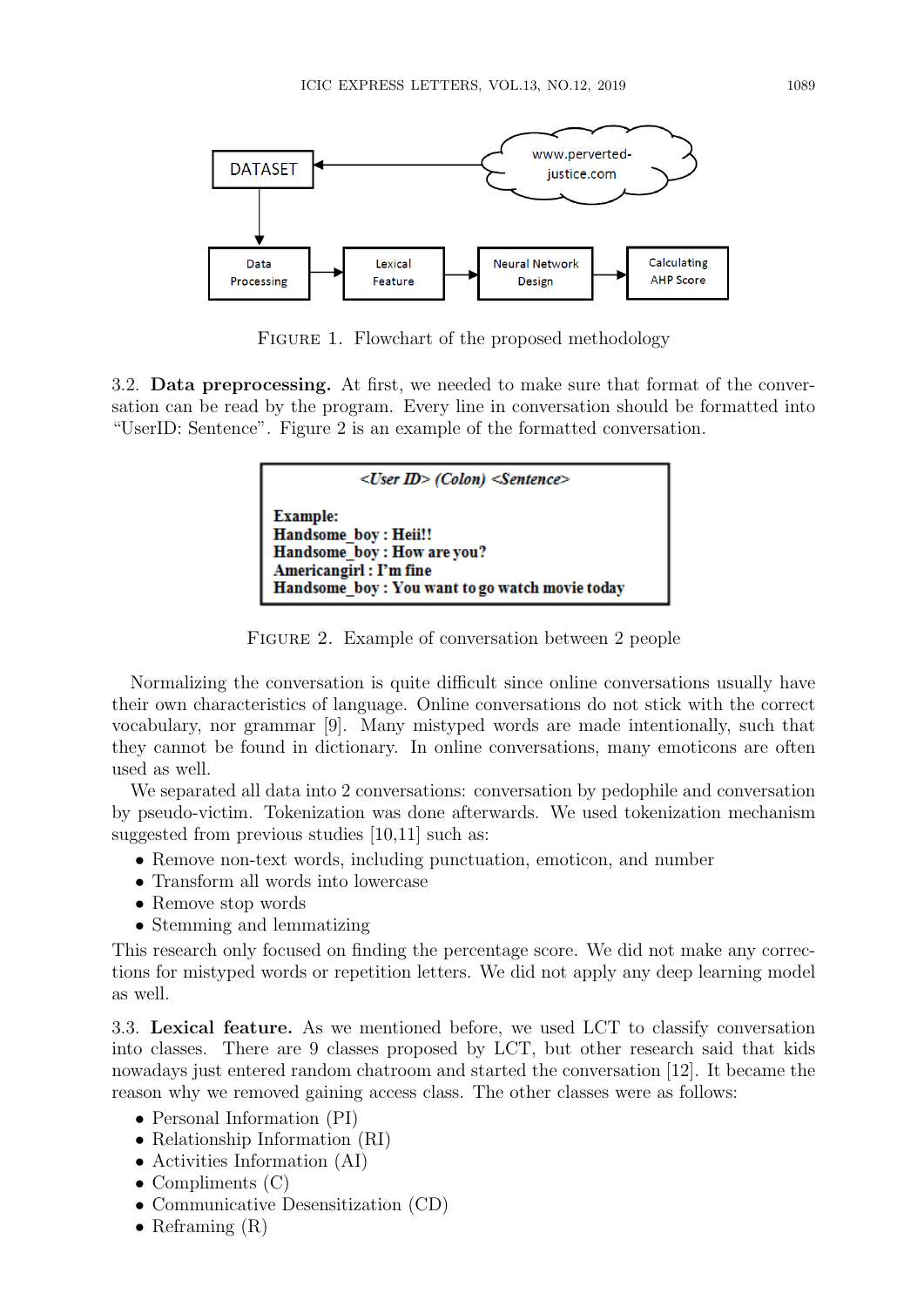- Isolation (I)
- *•* Approach (A)

To classify the conversation into some classes, we used several keywords related to each class. We gathered 186 keywords for 8 classes. Table 1 shows some keywords which are stored in our library.

| TABLE 1. Example of keywords stored in our library for each class |  |  |  |
|-------------------------------------------------------------------|--|--|--|
|                                                                   |  |  |  |

| Grooming class                           | Sentence                                                                                                | Keywords                                                                 |
|------------------------------------------|---------------------------------------------------------------------------------------------------------|--------------------------------------------------------------------------|
| 1) Personal<br>Information (PI)          | - Where do you live?<br>- Can you send me your picture?<br>- When is your birthday?                     | 'As'<br>(age/sec/location),<br>'picture', 'birthday',<br>'name', 'email' |
| 2) Relationship<br>Information (RI)      | - How did you meet your boyfriend?<br>- Did you like your boyfriend?<br>- Have you ever date?           | 'boyfriend',<br>'girlfriend', 'date',<br>'breakup', 'like'               |
| 3) Activities<br>Information (AI)        | $-$ What is your favourite color?<br>- Did you like that book?<br>- Where do you like to go to hangout? | 'favourite', 'movie',<br>'book', 'hobby', 'fun',<br>'sparetime'          |
| 4) Compliments $(C)$                     | - You are pretty.<br>$-$ Nice picture.<br>- You look good in that dress.                                | 'pretty', 'cute',<br>'handsome', 'good',<br>'nice', 'smart'              |
| 5) Communicative<br>Desensitization (CD) | $-$ You have a hot body.<br>$-$ I would like to see you naked.<br>- You are very welcum.                | 'hot', 'body', 'sex',<br>'naked', 'welcum',<br>'penis', 'fuck'           |
| $6)$ Reframing $(R)$                     | - I could teach you how to do it.<br>$-$ Do you want to play with it?<br>- You can learn it with me.    | 'practice', 'teach',<br>'play', 'learn',<br>'mess around', 'help'        |
| 7) Isolation $(I)$                       | $-$ You must be lonely?<br>- When is your dad leave?<br>- You have a brother or sister?                 | 'Mom', 'lonely',<br>'brother', 'alone',<br>'leave'                       |
| 8) Approach (A)                          | $- I$ will come over.<br>- How about we go to hotel?<br>$- I$ want to see you in real.                  | 'meet', 'come', 'see',<br>'hotel', 'car', 'house'                        |

3.4. **Neural network design.** We used backpropagation model for our neural network. For activation function, we used sigmoid unipolar. Number of nodes in input layer depends on how many words are found in 1 (one) sentence for every conversation. The number of nodes in output layer is 8 (according to number of classes). For hidden layer, the number of nodes is 17, and it comes from try and error mechanism.

For training process, we generate the weight randomly. For number of epochs, we used 40,000 epochs, and it comes from analyzing several experiments. We applied bias to updating the weight faster. Dropout was also used to find the most efficient neural network system and reduced the possibility of overfitting [13]. After all settings had been set, the training process was ready to execute. We saved the result of training by using JSON.

Subsequently, we can use the training data to classify conversation into classes. First, we need to tokenize every sentence in the conversation. After that, we need to find the value for every word or token. It will be 1 (one) if it is found in library, and 0 (zero) if it is not. Figure 4 explains us how to give value to token.

3.5. **Calculating AHP.** After getting value for every token, we can calculate the percentage score based on how many classes are found in every conversation. To do that, we need to find the score for every class first, since we believe that every class has different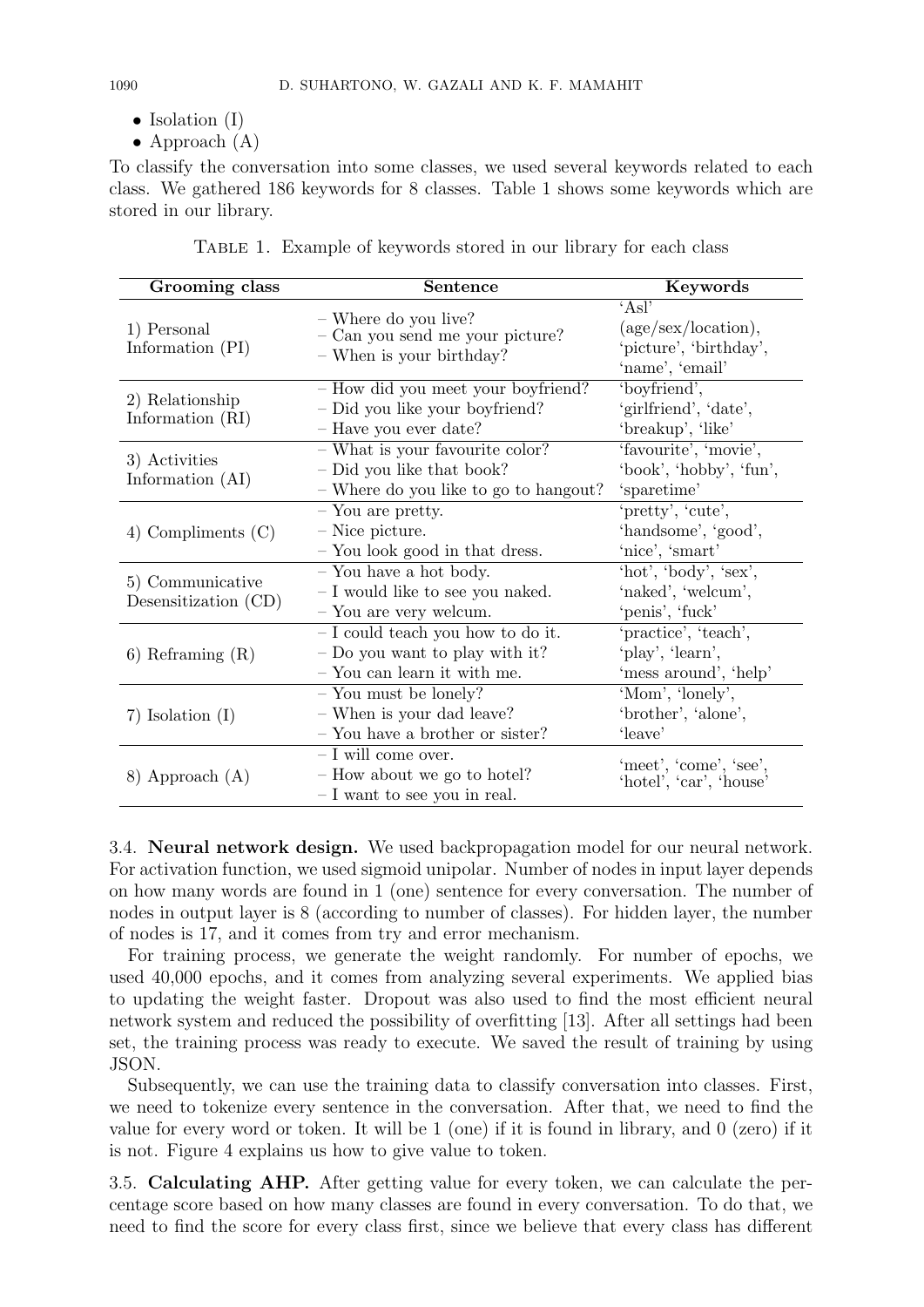

Figure 3. Neural network design



FIGURE 4. Step by step of how token can get value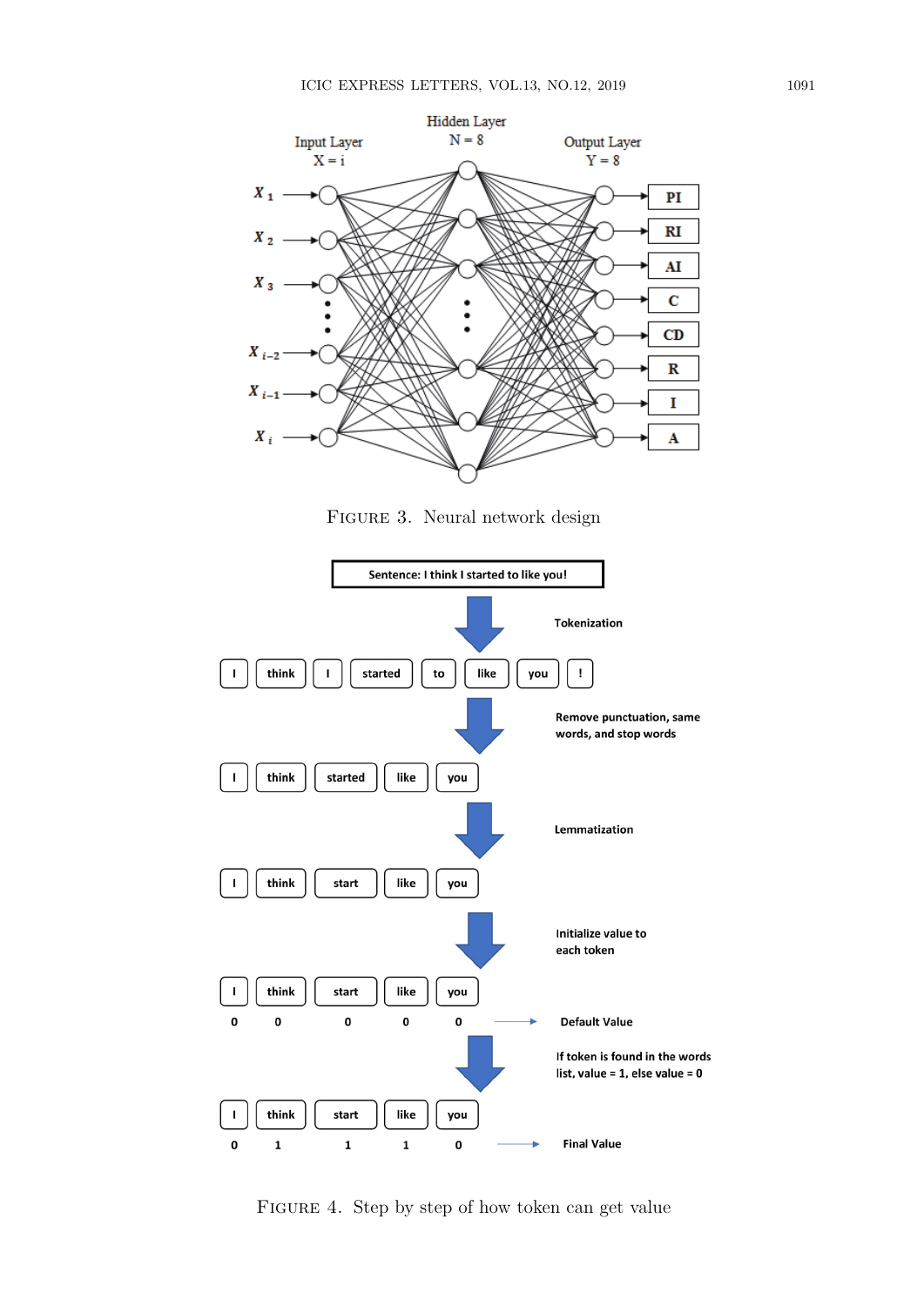scores. There are classes with high priority, and classes with less priority. To find them, we used AHP.

We got the priority score from the average difference between grooming data and nongrooming data for every class. Equation (1) explains how we can find the average.

$$
\overline{x\%} = \left(\frac{\text{Number of lines for 1 class}}{\text{Number of lines from conversation}}\right) \times 100\% \tag{1}
$$

The calculation result can be seen in Table 2. We gathered and calculated the average from 50 grooming data and 50 non-grooming data.

Table 2. Results of the difference between grooming data and nongrooming data

| $\overline{x\%}$                                          | PI – |                                         | RIAI C CD R I |  |  |
|-----------------------------------------------------------|------|-----------------------------------------|---------------|--|--|
| Grooming data 2.84 2.61 1.14 4.42 5.16 1.45 3.86 6.67     |      |                                         |               |  |  |
| Non-grooming data 2.34 2.27 1.09 3.18 1.53 1.04 3.76 5.96 |      |                                         |               |  |  |
| Difference                                                |      | 0.49 0.33 0.04 1.24 3.63 0.40 0.10 0.71 |               |  |  |

We can see clearly that CD class has the highest difference which made it into our highest priority. Table 3 shows the ranking of priority descending from the top priority to least priority.

| Rank | Class   | <b>Difference</b> |
|------|---------|-------------------|
| 1    |         | 3.63038           |
| 2    | $\rm C$ | 1.24593           |
| 3    | А       | 0.71068           |
| 4    | PI      | 0.49459           |
| 5    | R       | 0.40271           |
| 6    | RI      | 0.33296           |
|      |         | 0.10054           |
|      | AΙ      | 0.04923           |

Table 3. List of priority ordered by difference

Furthermore, we made pairwise comparison matrix based on differences between classes. Pairwise comparison is a process comparing 2 activities to determine which one is preferable. For example, in term of choosing fruits, banana is preferable compared to apple. Thus, 5 values will be assigned to explain the level of banana rather than to apple.

The value we gave might be a little bit subjective, but it was still acceptable considering the difference between classes. After we have set the matrix, we continued to find the priority vector. This priority vector is used to set the maximum percentage score of every class and to calculate the final score. Figure 5 and Table 4 respectively show the result of our pairwise matrix comparison and the priority vector.

The priority vectors as the output from AHP are used as the benchmark for each class. Every class has a different maximum value depending on the priority vector values. Furthermore, a value for 1% increment to result is calculated by considering how many percentages is needed from each class. Thus, average percentage value from each class is divided by priority vector value from related class. The value is taken from grooming data.

The next step is to divide the average of grooming data with the priority vector. It is to find the increment of every class used in the result. We used grooming data instead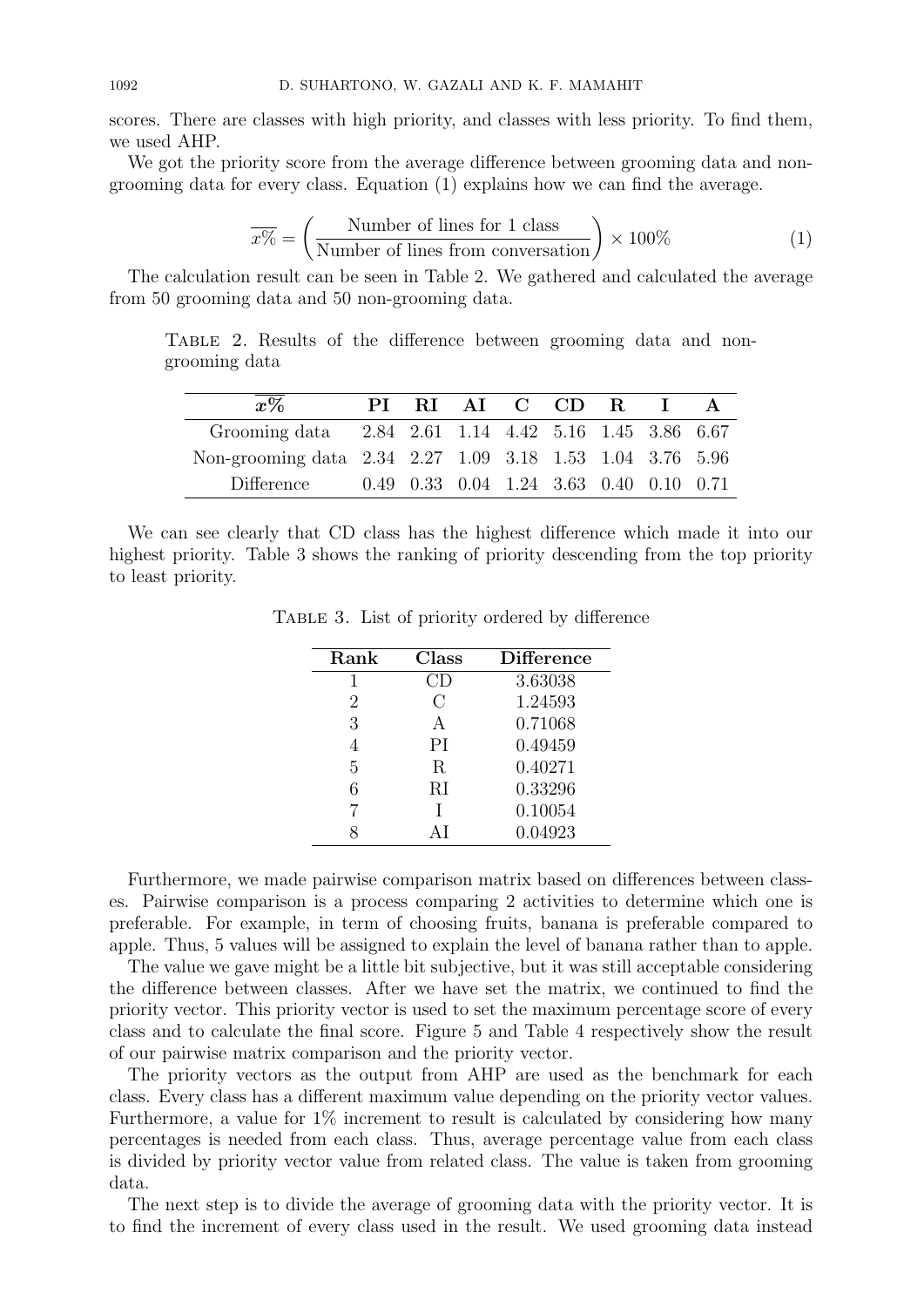| PI | <b>RI</b> |  | AI C CD                                                                                                                                                                                                                                                                                       | $R$ $I$ $A$ |  |
|----|-----------|--|-----------------------------------------------------------------------------------------------------------------------------------------------------------------------------------------------------------------------------------------------------------------------------------------------|-------------|--|
|    |           |  |                                                                                                                                                                                                                                                                                               |             |  |
|    |           |  |                                                                                                                                                                                                                                                                                               |             |  |
|    |           |  |                                                                                                                                                                                                                                                                                               |             |  |
|    |           |  |                                                                                                                                                                                                                                                                                               |             |  |
|    |           |  |                                                                                                                                                                                                                                                                                               |             |  |
|    |           |  | PI RI AI C CD R I A<br>PI $\begin{bmatrix} 1 & 3 & 7 & 1/3 & 1/7.5 & 2 & 6 & 1/3 \\ 1/3 & 1 & 6 & 1/5 & 1/7 & 1/3 & 4 & 1/5 \\ 1/7 & 1/6 & 1 & 1/8 & 1/9 & 1/7 & 1/3 & 1/7.5 \\ 2/7 & 3 & 5 & 8 & 1 & 1/5 & 4 & 7 & 2 \\ 3 & 5 & 8 & 1 & 1/5 & 4 & 7 & 2 \\ 1/2 & 3 & 7 & 1/4 & 1/7.5 & 1 & $ |             |  |
|    |           |  |                                                                                                                                                                                                                                                                                               |             |  |
|    |           |  |                                                                                                                                                                                                                                                                                               |             |  |

|  |  | FIGURE 5. Result of pairwise comparison matrix |  |
|--|--|------------------------------------------------|--|
|  |  |                                                |  |

Table 4. Result of priority vector as well as maximum percentage score of every class for magnetic properties

| Class   | Priority vector | Max percentage score/class |
|---------|-----------------|----------------------------|
| РI      | 0.089961475     | 8.9961475%                 |
| RI      | 0.051356081     | 5.1356081%                 |
| AI      | 0.018296972     | 1.8296972%                 |
| $\rm C$ | 0.169468311     | 16.9468311%                |
| CD      | 0.398720744     | 39.8720744%                |
| R       | 0.073862729     | 7.3862729%                 |
|         | 0.029257867     | 2.9257867%                 |
|         | 0.169075821     | 16.9075821%                |

TABLE 5. Increment of every class

| Class    | Average of<br>grooming data | Percentage of<br>priority vector | Increment    |
|----------|-----------------------------|----------------------------------|--------------|
| PI       | 2.84319                     | 8.9961475\%                      | $0.316045\%$ |
| RI       | 2.61027                     | 5.1356081%                       | 0.508269%    |
| AI       | 1.14712                     | 1.8296972%                       | 0.626945%    |
| $\Gamma$ | 4.42787                     | 16.9468311%                      | 0.26128\%    |
| CD       | 5.16061                     | 39.8720744%                      | 0.129429%    |
| R        | 1.45064                     | 7.3862729%                       | 0.196397%    |
|          | 3.86321                     | 2.9257867%                       | 1.3204\%     |
|          | 6.67391                     | 16.9075821%                      | 0.394729%    |

of non-grooming or combination of both because we aimed to calculate percentage of grooming score. The results can be seen in Table 5.

For every line that is classified as ones class, the final percentage will be increased according to its class' increment. However, if the total percentage of ones class exceeds that class' priority vector, the total percentage of that class will be set to be the same as the priority vector. The final percentage can be obtained by summing up the percentage of all classes. Finally, we set the grooming threshold to 65%. If the score is less than 65%,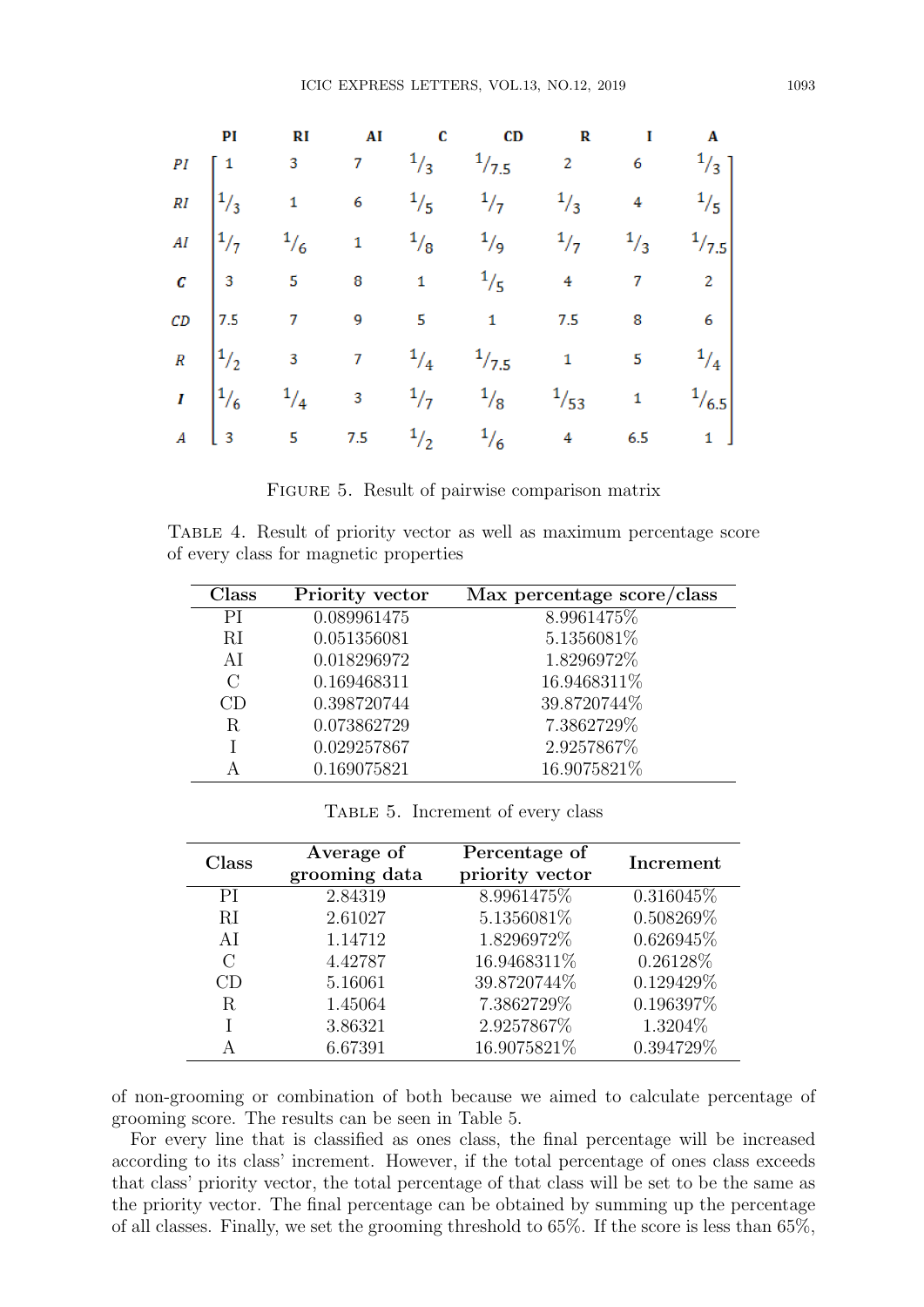it will not be considered as grooming. This threshold is chosen from several experiments conducted by us.

4. **Results and Discussion.** We did a test with our program to make sure whether it worked correctly or not. We used 100 data consisting of 50 grooming conversations and 50 non-grooming conversations. The result showed that from 50 grooming conversations, 16 conversations were not detected as grooming. As for non-grooming conversations, 11 conversations were detected as grooming. The accuracies of grooming conversation and non-grooming conversation were 68% and 78% respectively.

We are confident that we can increase the accuracy if we do correction to the sentence. This includes mistyped words, repetition letters, and grammar correction. The number of data for training is also not enough, since we only use 186 words as the keywords.

Overall, the program worked as we expected, even though the result was slightly worse than what we expected. The program can find out the score of grooming percentage from the conversation.

5. **Conclusions and Future Works.** From all the discussions above, we arrived at conclusions that:

- The grooming class proposed by LCT can be used to classify conversation into some classes, which later can be used to find the percentage grooming score;
- AHP can be used to find percentage score of classification data;
- Our training data for neural network which consists of 186 words are still not enough to get a good accuracy.

In the future, we will increase the capability of our program by increasing the number of training data. Also, we will do a correction with words and sentences. We will try to apply deep learning, so the program can perform better. It would be good if we can make similar program which can be used to detect Bahasa, since all conversations used in our program are still in English. Last, but not least, we take into consideration what has been done before [8]. We will try to detect the conversation based on emotions that can be found through the conversation, since the result of their research said that emotion has the best result compared to other features.

## **REFERENCES**

- [1] T. Randhawa and S. Jacobs, *Child Grooming: 'Offending All the Way through from the Start' – Exploring the Call from Law Reform*, Australia: Child Wise, 2013.
- [2] T. L. Saaty, Decision making with the analytic hierarchy process, *Int. J. Services Sciences*, vol.1, no.1, pp.83-98, 2008.
- [3] M. Brunelli, *Introduction to the Analytic Hierarchy Process (Springer Briefs in Operations Research)*, Springer, 2015.
- [4] F. H. Ho, S. H. Abdul-Rashid and R. A. R. Ghazilla, Analytic hierarchy process-based analysis to determine the barriers to implementing a material efficiency strategy: Electrical and electronics' companies in the Malaysian context, *Sustainability*, doi:10.3390/su8101035, vol.8, no.10, 2016.
- [5] N. Pendar, Towards spotting the pedophile telling victim from predator in text chats, *Proc. of the International Conference on Semantic Computing*, pp.235-241, 2007.
- [6] A. Kontostathis, L. Edwards and A. Leatherman, Chatcoder: Towards the tracking and categorization of Internet predators, *Proc. of Text Mining Workshop 2009 Held in Conjunction with the 9th Siam International Conference on Data Mining (SDM 2009)*, 2009.
- [7] L. N. Olson, J. L. Dagss, B. L. Ellevold and T. K. K. Rogers, Entrapping the innocent: Toward a theory of child sexual predators' luring communication, *Communication Theory*, vol.17, no.3, pp.231-251, 2007.
- [8] D. Bogdanova, P. Rosso and T. Solorio, On the impact of sentiment and emotion based features in detecting online sexual predators, *Proc. of the 3rd Workshop on Computational Approaches to Subjectivity and Sentiment Analysis*, Korea, pp.110-118, 2012.
- [9] A. Gupta, P. Kumaraguru and A. Sureka, Characterizing pedophile conversations on the Internet using online grooming, *arXiv*: 1208.4324, 2012.